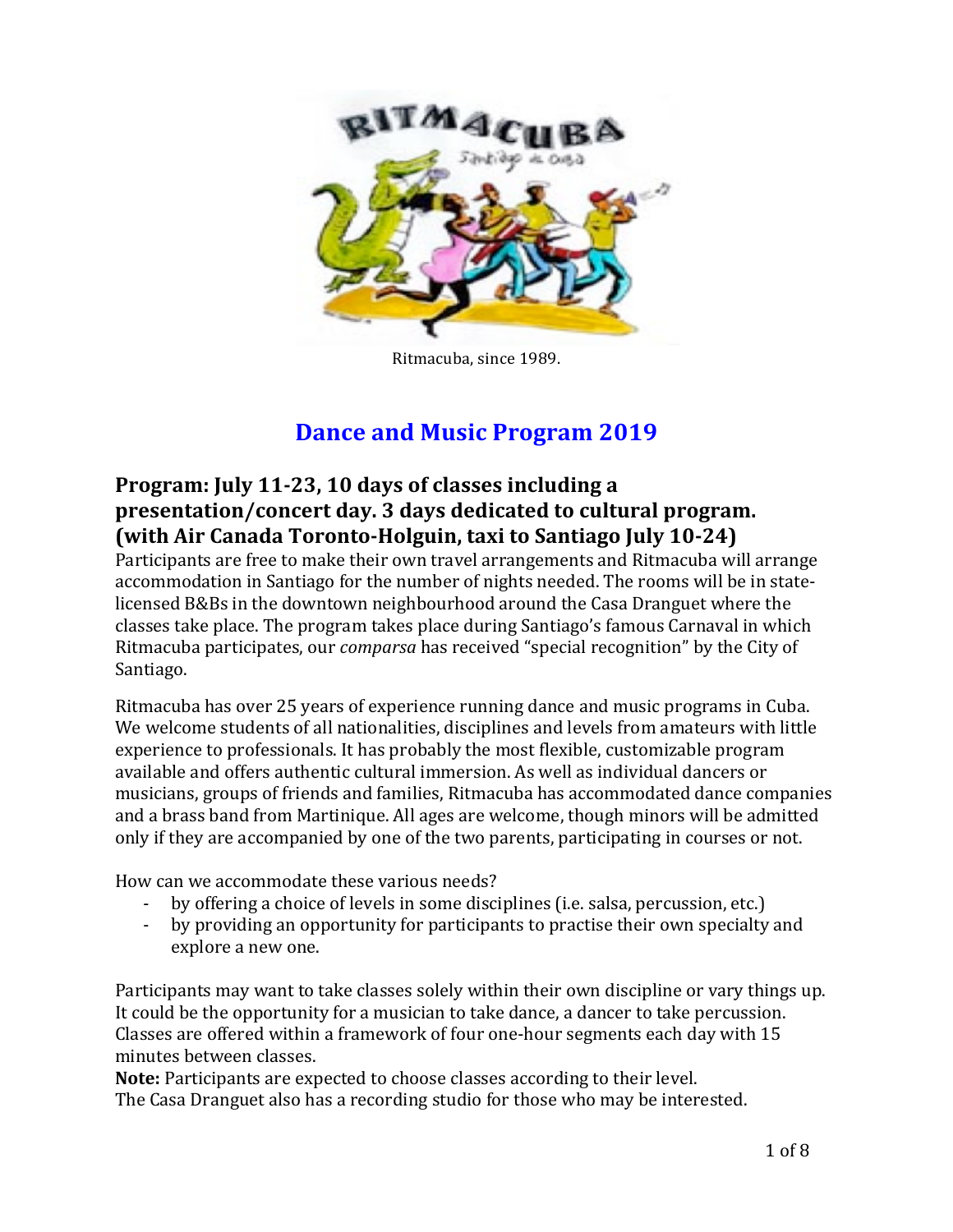Classes will prepare participants for participation in two public events:

- Formation of a *comparsa* for official participation in a parade as part of Santiago's famous Carnaval. The *comparsa* will consist of two parts, one centred around percussion but with dancers and the other a rueda de casino to be performed before the parade jury. Depending on enrolment a brass band or wind and brass instruments may be added.
- Participants in the band workshop will give a public concert. The arrangements will be customized to the participants according to instruments played and skill levels.
- For wind and brass instrumentalists there will be the possibility of playing at least one open air concert as part of the Banda de Concierto de Santiago (with recordings under the name of Banda Municipal)
- On the last day of the program the various classes will present what they have learned.

# **Cultural Program "Abanico Cubano"**

**In complement to the courses and workshops,** there is a program of activities focused on the music and dance of Oriente (eastern Cuba), outside the usual tourist circuit. Each year is unique and adapted to the situation of the moment, details will not be published in advance. These activities may include a rumba, a street party in the neighbourhood of Los Hoyos, home of the oldest conga group in Santiago, a visit to a rehearsal of one of the local comparsas, a presentation of tumba francesa, concerts with the Banda de Santiago and/or other groups such as the saxophone quartet Magic Sax and a "beach day" off-the-beatenpath with a barbecue. We bring along instruments and invite the teachers.

There is ample opportunity within this program for participants to explore Santiago independently. Recommended are the Casa de la Trova, Los Dos Abuelos, Artex, Casa de Las Tradiciones, Iris Jazz Club and more. The program takes place during Carnaval when the biggest popular Cuban groups (Sur Caribe, Oderquis Reve, etc.) give concerts. There are many places to go dancing.

# **The teachers**

The members of our experienced team are Cuban teachers and assistants who together represent the rich musical and dance heritage of Santiago province (Oriente). We freely choose our teachers and rehearsal leaders without relying on the internal (and limiting) choices of any one institution. They are chosen from such institutions as: Casa del Caribe, Ballet Folklorico de Oriente, Cutumba, Casa de la Trova, Casino All-Stars, Conservatorio Estaban Salas and others.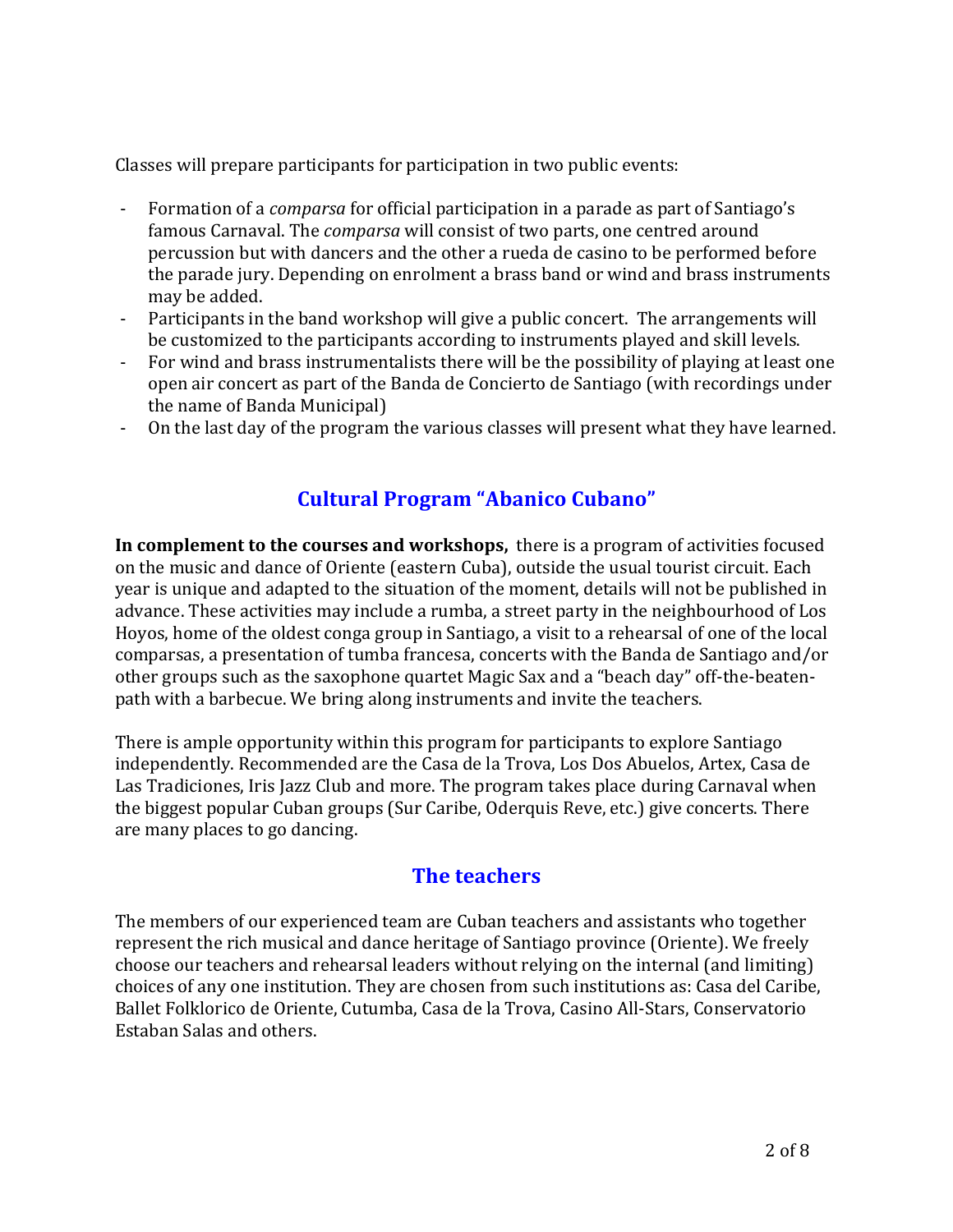# **Class Schedule**

You may register for one class per time slot, changes allowed until 3rd class. Lunch is served on the patio, on site, from  $12:30-2:00$ .

| $9:00 - 10$ a.m.                                                                                     | 10:15 - 11:15 a.m.                     | $11:30 - 12:30$ p.m.                         | $2:00 - 3$ p.m.                                         |  |  |  |  |
|------------------------------------------------------------------------------------------------------|----------------------------------------|----------------------------------------------|---------------------------------------------------------|--|--|--|--|
| Dance - Afro-Cuban,                                                                                  | Dance - Casino/Salsa,                  | Dance - Casino Rueda,                        | <b>Dance - Popular Cuban</b>                            |  |  |  |  |
| rumba & comparsa                                                                                     | Level 2                                | intermediate and                             | (son, cha-cha-cha, etc.)                                |  |  |  |  |
| mixed levels:                                                                                        |                                        | advanced                                     | Level A                                                 |  |  |  |  |
| accompanied by                                                                                       |                                        | (teacher Jorge Bridon -                      | Level B                                                 |  |  |  |  |
| percussion & singer                                                                                  |                                        | Casino All Stars)                            | (teacher Jorge Bridon -                                 |  |  |  |  |
|                                                                                                      |                                        |                                              | Casino All Stars)                                       |  |  |  |  |
| <b>Private lessons -</b>                                                                             | Dance-Casino/Salsa,                    | Dance - Salsa Level 1                        | Dance - Afro-Cuban                                      |  |  |  |  |
| Dance-salsa/bachata/                                                                                 | Level 3                                | (teacher Ani Rodriguez -                     | intermediate & advanced:                                |  |  |  |  |
| reggueton                                                                                            |                                        | Casino All Stars)                            | accompanied by                                          |  |  |  |  |
| *supplemental fee                                                                                    |                                        |                                              | percussion & singer, min.                               |  |  |  |  |
|                                                                                                      |                                        |                                              | of 8 registrants                                        |  |  |  |  |
|                                                                                                      | Percussion, popular                    |                                              | Percussion, popular                                     |  |  |  |  |
|                                                                                                      | <b>Cuban rhythms</b>                   |                                              | <b>Cuban rhythms</b>                                    |  |  |  |  |
|                                                                                                      | (congas)                               |                                              | (congas, small                                          |  |  |  |  |
|                                                                                                      | intermediate and                       |                                              | percussion)                                             |  |  |  |  |
|                                                                                                      | advanced (teacher:                     |                                              | level $1 - (min. of 4)$                                 |  |  |  |  |
|                                                                                                      | Manolo Semanat Bell)                   |                                              | registrants) (teacher:                                  |  |  |  |  |
|                                                                                                      |                                        |                                              | Manolo Semanat Bell)                                    |  |  |  |  |
| Percussion, Afro-                                                                                    | Percussion, popular                    | Percussion, Afro-                            | <b>Percussion - rumba</b>                               |  |  |  |  |
| Cuban (congas and/or                                                                                 | <b>Cuban rhythms</b>                   | Cuban                                        | (congas, claves, cata)<br>intermediate and              |  |  |  |  |
| bata and bells) different<br>teacher & material from                                                 | (congas, small                         | (congas and/or bata and                      |                                                         |  |  |  |  |
|                                                                                                      | percussion)<br>level $1 - (min. of 4)$ | bells, conga comparsa                        | advanced (teacher: Silvio<br>Ferrara, director of rumba |  |  |  |  |
| afternoon (teacher:                                                                                  | registrants)                           | Santiaguera) (teacher:<br>Vicente Portuondo) | group Folkloyuma)                                       |  |  |  |  |
| Mililian Gali, assistant:<br>Regla)                                                                  |                                        |                                              |                                                         |  |  |  |  |
| <b>Wind instruments</b>                                                                              | <b>Small ensemble</b>                  |                                              | Son/Salsa Orchestra for                                 |  |  |  |  |
| (or brass band) -                                                                                    | depending on                           |                                              | instrumentalists,                                       |  |  |  |  |
| dependant on min. of 4                                                                               | participants, trad.son                 |                                              | percussionists, voice -                                 |  |  |  |  |
| registrants. Led by                                                                                  | and/or orchestrated                    |                                              | soloists and chorus                                     |  |  |  |  |
| Ernesto Burgos, director                                                                             | rumba with voice,                      |                                              | Playing arrangements of                                 |  |  |  |  |
| of the Banda Municipal                                                                               | percussion and                         |                                              | Cuban standards                                         |  |  |  |  |
| de Santiago.                                                                                         | instrumentation                        |                                              |                                                         |  |  |  |  |
|                                                                                                      | (piano, bass, tres, etc.)              |                                              |                                                         |  |  |  |  |
| <b>Private lessons</b>                                                                               | <b>Singing</b>                         | Private lessons - all                        | <b>Group singing class</b>                              |  |  |  |  |
| Instruments/singing                                                                                  | soloists and chorus                    | instruments/singing/                         | (Cuban repertory)                                       |  |  |  |  |
| *supplemental fee                                                                                    | includes preparation                   | steel pan                                    | leading to integration                                  |  |  |  |  |
|                                                                                                      | for the orchestra                      | *supplemental fee                            | with the orchestra as                                   |  |  |  |  |
|                                                                                                      |                                        | this time slot is available                  | backup singers (coros)                                  |  |  |  |  |
|                                                                                                      |                                        | but may be possible at 3                     |                                                         |  |  |  |  |
|                                                                                                      |                                        | p.m. or 4 p.m. depending                     |                                                         |  |  |  |  |
|                                                                                                      |                                        | on availability of space                     |                                                         |  |  |  |  |
| After 3:00 p.m. certain days there will be rehearsal for carnaval                                    |                                        |                                              |                                                         |  |  |  |  |
| After 6:00 p.m. (depending on proposed events): an activity organized by Ritmacuba (Abanico program) |                                        |                                              |                                                         |  |  |  |  |
| centred on traditional music and dance and social events and/or free time.                           |                                        |                                              |                                                         |  |  |  |  |
| *Note: supplemental cost of 45 euros per time slot (for the entire 10 days), payable on site.        |                                        |                                              |                                                         |  |  |  |  |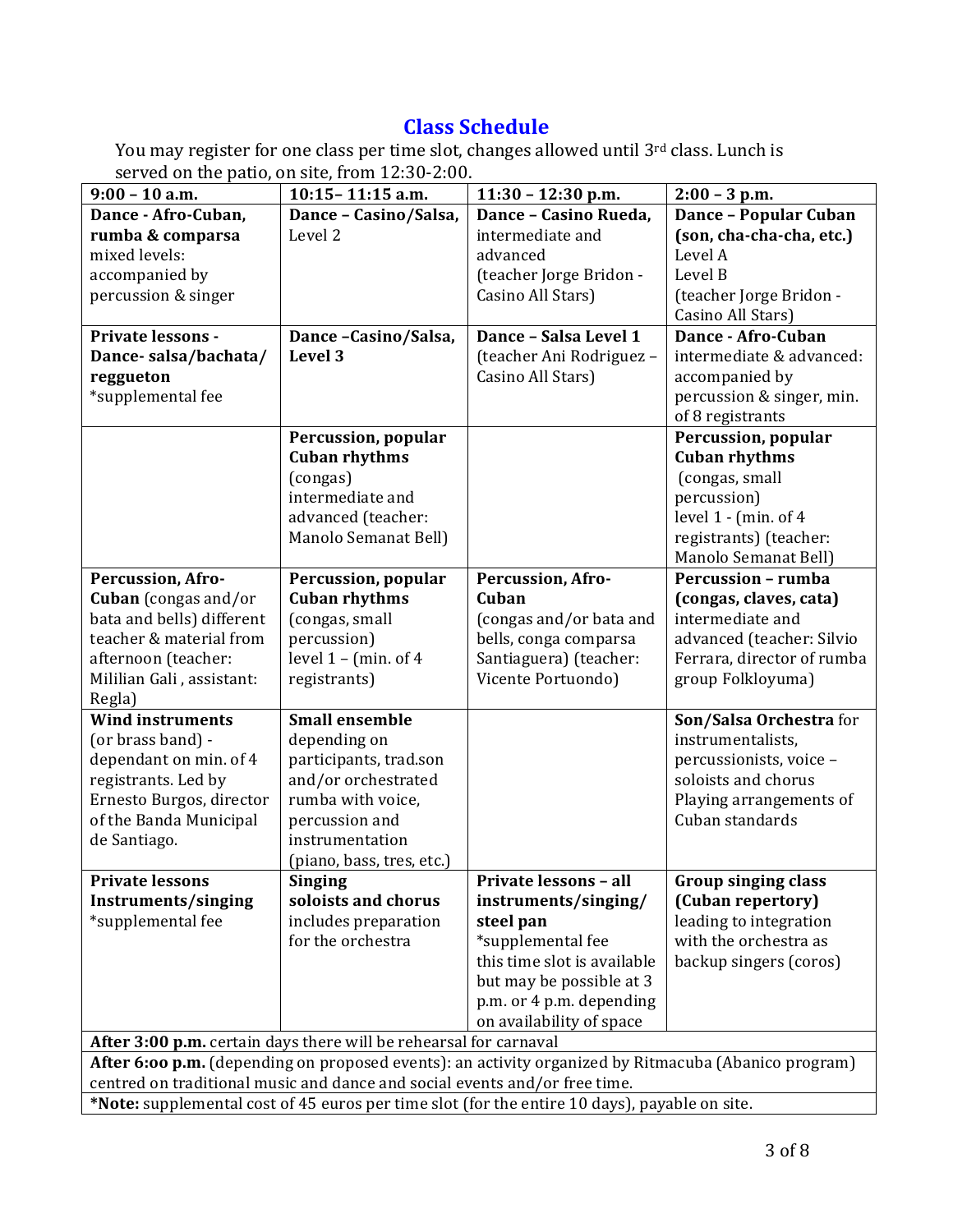# **COURSE DESCRIPTIONS**

#### **DANCE**

The teachers will determine appropriate levels on the first day of classes. In the event that the numbers of men and women registered are uneven Cuban partners will be provided for the classes.

# Afro-Cuban dance, all levels - accompanied by percussionists and singer

Yoruba, Congo, Haitian-Cuban, rumba, comparsa

Afro-Cuban dance, intermed. & advanced – accompanied by percussionists & singer

Yoruba, Congo, Haitian-Cuban, rumba, comparsa, conditional on enrolment of 10 people, repertoire would be divided so that those taking this class could also take the mixed-level Afro-cuban dance class

# Salsa Level 1

With and without partner, integrating popular Cuban styles such as son, rumba, pilon, chacha-cha, mambo, casino rueda....) This course is designed for those who have little or no experience and as a program option for musicians.

## **Salsa Level 2**

In line, in couples and in a circle (rueda).

#### **Salsa Level 3**

In line, in couples and in a circle (rueda). Includes preparation for the rueda class.

#### **Popular Cuban Dance**

Son, rumba, pilon, cha-cha-cha, mambo, danzon; couples and rueda. This may be divided into two groups if there is too much difference in the levels of the people enrolled.

## **Casino Rueda, intermediate and advanced**

Depending on students' motivation and recent trends in Santiago, elements of rumba, Afro-Cuban dance (regional and national) and popular Cuban dances may be incorporated. A choreographed rueda may be integrated into the comparsa group. Participation in one of the morning salsa classes, level 2 or 3 is recommended for those taking this class.

#### Dance, private lessons - salsa/regueton/bachata

Advanced level only. One person or one couple.

## **PERCUSSION**

The 2 Afro-Cuban classes are taught by different teachers in different time slots so those specializing in percussion may take both. Course A offers written and oral instruction.

## **Popular Cuban Percussion, Level 1 (beginners and those with little experience)**

Congas, small percussion. Depending on the participants, may be focused more on the congas or on small percussion with option of coordination with dance steps.

## **Popular Cuban Percussion, Level 2 (intermediate and advanced)**

Putting several rhythms together, variations, breaks, etc. Shekere option possible (bembé de guiro) depending on students' wishes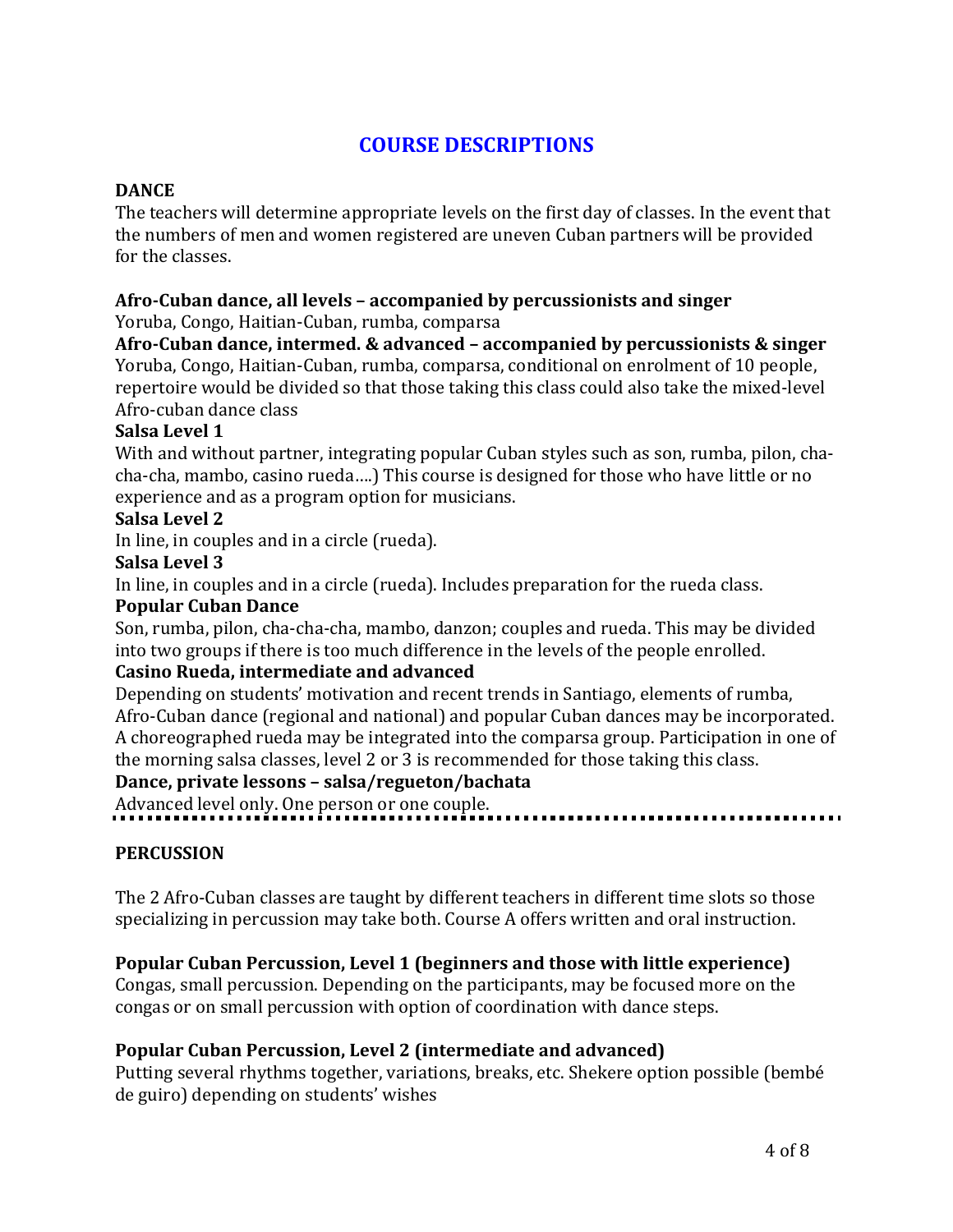# Afro-Cuban percussion, polyrhythm, A, intermediate and advanced

Morning class, congas, bells, sticks, introduction to bata possible: orishas, bembé, congo, conga, afro-haitian, etc. Written reference. Different teacher from afternoon class. Different parts/instruments played simultaneously with different levels of difficulty.

# Afro-Cuban percussion, polyrhythm, B, intermediate and advanced

Afternoon class, rumba and conga de carnaval, (congas, bells). Depending on students and what is being taught in the morning - batas, orishas, bembé, congo, afro-haitian, etc. Different parts/instruments played simultaneously with different levels of difficulty.

## **Percussion – rumba and cajon, intermediate level on congas**

Cajon technique combined with congas or several congas simultaneously. Must have good left-hand technique (or right hand in the case of left-handers)

## **SINGING/INSTRUMENTS/ORCHESTRA**

All of the singing and orchestra students will receive a Cuban songbook or "cancionero" cubano"

## **Singing, group class**

Afro-Cuban chants in Yoruba, Lucumi, Haitian Creole, etc. and Popular Cuban songs in Spanish. Percussionists may sing chorus while playing an instrument.

#### **Singing, soloists and chorus**

Preparation for the orchestra and son repertory (if only one singer is registered, there will be a supplement for this course as a private lesson)

## **Private lessons, instrumentalists and singers**

Timbales/bongos/congas, piano, bass, violin, tres, guitar, flute, saxophone (corneta china for carnaval an option), trumpet, trombone, singing  $-$  offered in 2 different time slots These private lessons require a supplement of 55 CUC (Cuban convertible pesos) per series (per time slot) to be paid on location, unless two people share a lesson.

#### **Instruments, group class**

Preparation for the orchestra. Includes section work (winds), sorting out arrangements, preparation of repertory.

## **Son/salsa Orchestra**

Instrumentalists, vocalists, percussionists. Styles could include: son, guaracha, pilon, danzon, cha-cha-cha, mambo.

#### **Wind instruments** (brass band, marching band)

Arrangements by the arranger for the Banda de Santiago of Cuban standards. This course was designed for the marching band from Martinique participating in 2012 but is open to all Ritmacuba participants.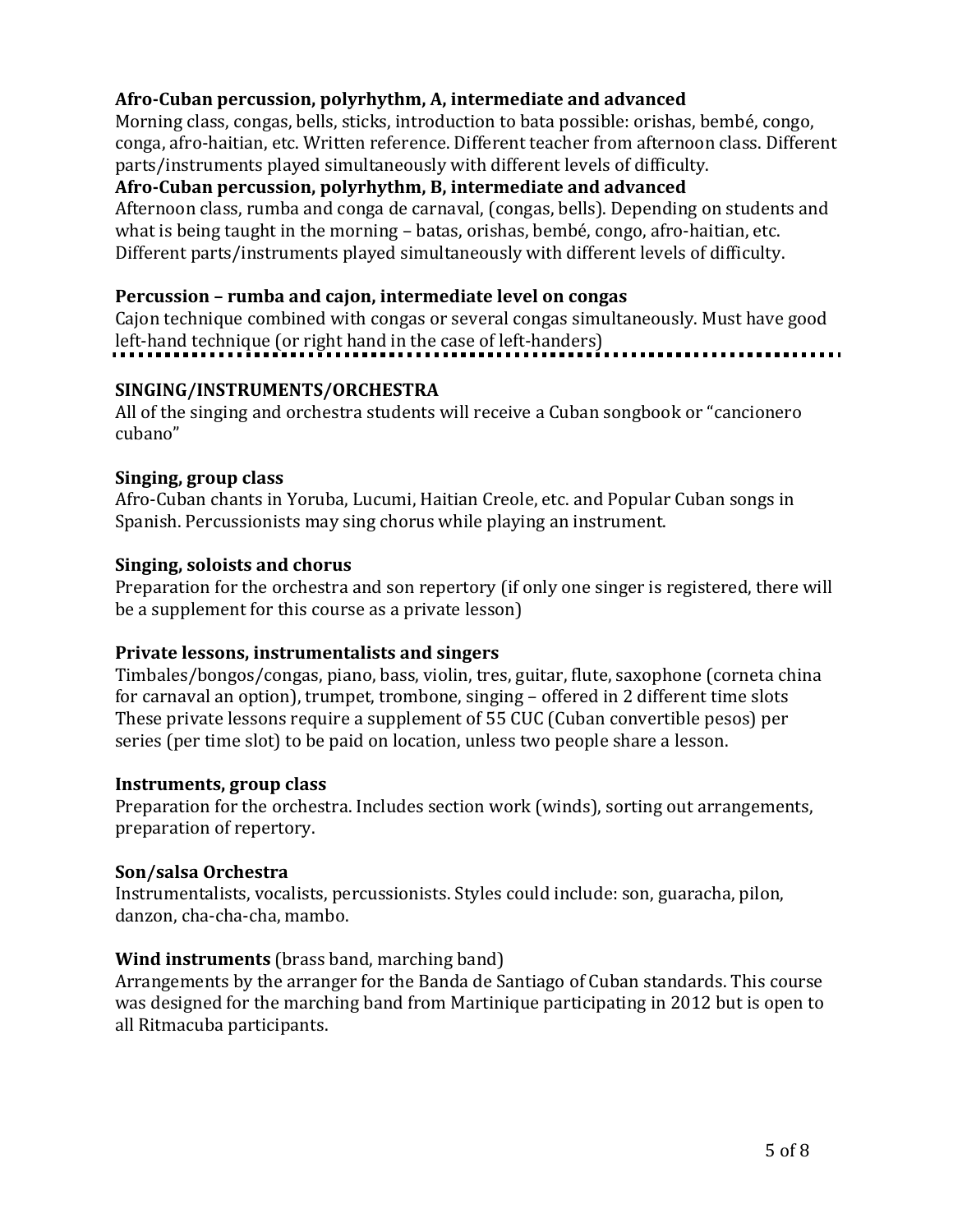#### **DATES AND TRAVEL OPTIONS**

If you are travelling from Toronto or Montreal you may choose what we have found to be a compatible flight  $(+\text{ taxi})$ /transportation arrangement or you may make your own arrangements. To participate in the program you must arrive in Santiago on July 11th at the latest and stay until the morning of the  $24<sup>th</sup>$ .

The rooms that we book are in private houses (casas) in the neighbourhood where the courses will take place (at Casa Dranguet). You will have a private washroom and an air conditioner in your room. Price is based on double occupancy but you may pay a supplement and have a private room. If you are travelling alone but wish to share a room we will do our best to match you up with another participant. The payment for the casa must be paid directly to the homeowner and will include breakfast.

Lunches are served at Casa Dranguet as part of the program. Dinners are not included. There are many extremely reasonable restaurants in the neighbourhood (some more expensive ones too!) Some casa owners will make dinners for their guests upon request.

**You may request a registration form or ask any questions by emailing jh-canada@ritmacuba.com** or phone loyce at 519-428-3315.

#### **DONATIONS**

Ritmacuba will be donating supplies to our partners at Casa Dranguet and Cultura Municipal de Santiago. If you want to make a donation we can give you some ideas - for example, school supplies.

#### **COST AND PAYMENT DETAILS**

The Cuban convertible peso (CUC) can only be bought and used in Cuba. Online currency converters can be used to get an idea of costs in CDN or U.S. dollars. Keep in mind that you never get that ideal rate. Exchange rates are posted in any official exchange office in Cuba. Never have your money changed anywhere other than an official CADECA outlet or a bank.

The convertible peso (CUC) is approximately equivalent to the U.S. dollar. A 10% tax is charged by the Cuban government on top of transaction fees to exchange U.S. dollars into CUCs so Americans are advised to buy euros or Canadian dollars to exchange in Cuba for CUCs.

#### Credit cards issued in the U.S. or from U.S. banks are not accepted in Cuba nor are **travellers cheques.**

More details on currency and other practical matters (what clothing to bring, etc.) will be sent to you before departure.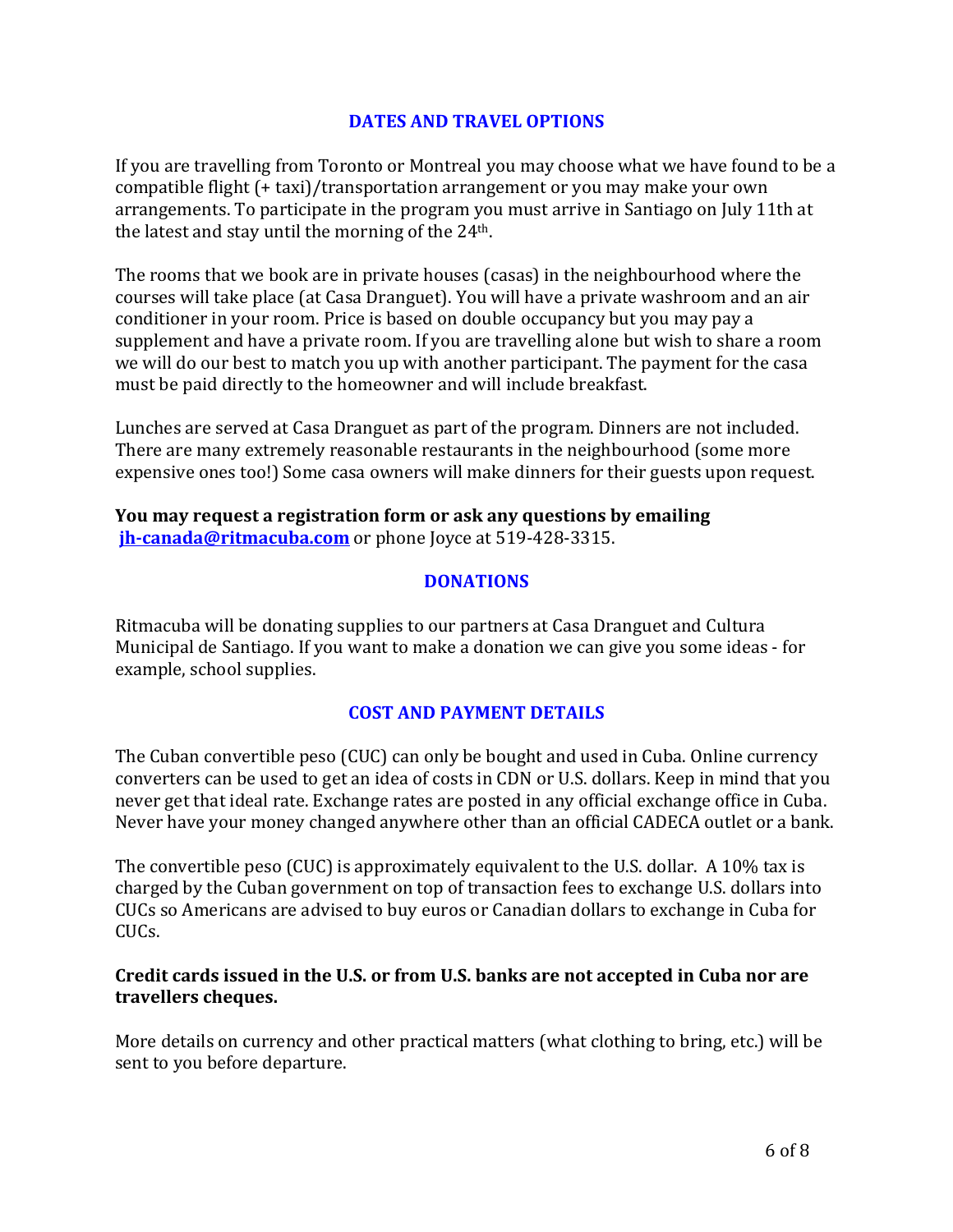# **Cost breakdown 2019 \$** CDN **(Jan.8, 2019** exchange rate)

#### **Without flight**

A. 722 euros – classes/lunches, concerts/day trip\* 1100.00 CDN B. 182 CUC 14 nights lodging w/breakfast  $+245.00$ based on double occupancy (private/single accommodation cost is 322 CUC (\$430), room costs are calculated at 20  $CUC$  per room per night  $+3$  CUC per person for breakfast)

#### **Total without flight approx.** \$1345.00 CDN (exchange rate may fluctuate.)

## **Flight options from Canada**

**Toronto-Holguin,** departure July 10, return July 25/27 (leaves on July 24) Air Canada Flight #1760/61 from Pearson \$657.00 (taxes in) baggage fee extra + shared taxi Holguin-Santiago approx. \$50 CDN

Not necessarily recommending Red Tag, this screen shot is simply for reference.

| Over 150 Travel Experts to serve you!<br><b><i>Ared tag.ca</i></b><br>Mon to Fri: 9am-12am<br>1-866-573-3824<br>Sat & Sun: 9am-8pm (EST)                                                                                                                                                                                                                                         |                                                                         |                                   |                                                   |                                                                                              |                                                    |                                                      |  |  |
|----------------------------------------------------------------------------------------------------------------------------------------------------------------------------------------------------------------------------------------------------------------------------------------------------------------------------------------------------------------------------------|-------------------------------------------------------------------------|-----------------------------------|---------------------------------------------------|----------------------------------------------------------------------------------------------|----------------------------------------------------|------------------------------------------------------|--|--|
| <b>HOME</b>                                                                                                                                                                                                                                                                                                                                                                      | <b>VACATIONS</b>                                                        | <b>FLIGHTS</b>                    | <b>HOTELS</b><br><b>CAR RENTALS</b>               | <b>LAST MINUTE</b>                                                                           | <b>CRUISES</b><br><b>LAS VEGAS</b>                 | <b>GROUP PACKAGES</b>                                |  |  |
| <b>Conduction</b> Oneway Multi-city<br>From:<br>Going to:<br>Departure Date<br>Return Date<br>Adults<br><b>Preferred Class</b><br>Children<br>÷<br>÷<br>$\hat{\mathbf{z}}$<br>≝<br>Frank Pais International Ai<br>簂<br>$\mathbf{1}$<br>Economy Class<br>Lester B. Pearson Internat<br>2019-07-10<br>2019-07-24<br>$\mathbf 0$<br><b>Modify Search</b><br><b>Show Price Table</b> |                                                                         |                                   |                                                   |                                                                                              |                                                    |                                                      |  |  |
| <b>Refine your Search</b><br>NE NO BOOKING FEES ON ALL FLIGHTS! LIMITED TIME OFFER.<br>Show your results as:                                                                                                                                                                                                                                                                     |                                                                         |                                   |                                                   |                                                                                              |                                                    |                                                      |  |  |
| <b>O</b> Roundtrip<br>Depart / Return<br><b>Number of</b>                                                                                                                                                                                                                                                                                                                        | Uncheck all Check all                                                   | AIR CANADA<br>Flight #1760        | <b>YYZ</b> 4:10PM<br>Wed Jul 10, 2019<br>Toronto  | <b>Flight Details</b><br>Non-Stop -<br>Flight time: 3h 40m                                   | <b>HOG 7:50 PM</b><br>Wed Jul 10, 2019<br>Holguin  | Roundtrip<br>\$657.00 CAD                            |  |  |
| stops<br>$\Box$ 0-0 Stops<br>$\Box$ 1-1 Stops<br>□ 1-2 Stops<br>$\Box$ 2-1 Stops<br>$\Box$ 2-2 Stops                                                                                                                                                                                                                                                                             | from: \$657<br>from: \$800<br>from: \$748<br>from: \$902<br>from: \$850 | <b>AIR CANADA</b><br>Flight #1761 | <b>HOG 8:50 PM</b><br>Wed Jul 24, 2019<br>Holguin | <b>Flight Details</b><br>$\longrightarrow$ Non-Stop $\longrightarrow$<br>Flight time: 3h 45m | $YYZ$ 12:35 AM (+1)<br>Thu Jul 25, 2019<br>Toronto | per person<br>includes taxes & fees<br>Select Flight |  |  |
| <b>Airports</b>                                                                                                                                                                                                                                                                                                                                                                  |                                                                         | <b>AmericanAirlines</b>           | VVZ5.45                                           | <b>Flight Details</b>                                                                        | $U OC 19.05 21.2.3$                                |                                                      |  |  |

#### **\* Dinners are not included.**

(please note : above costs are to be paid as shown, in euros to Ritmacuba for the program and CUC to the casa owners. The equivalents shown will vary with the exchange rate.) **For those taking private classes** : 45 euros to pay on site as supplement.

You do need a tourist visa for Cuba, most often these are provided by the airline.

## *Payment dates:*